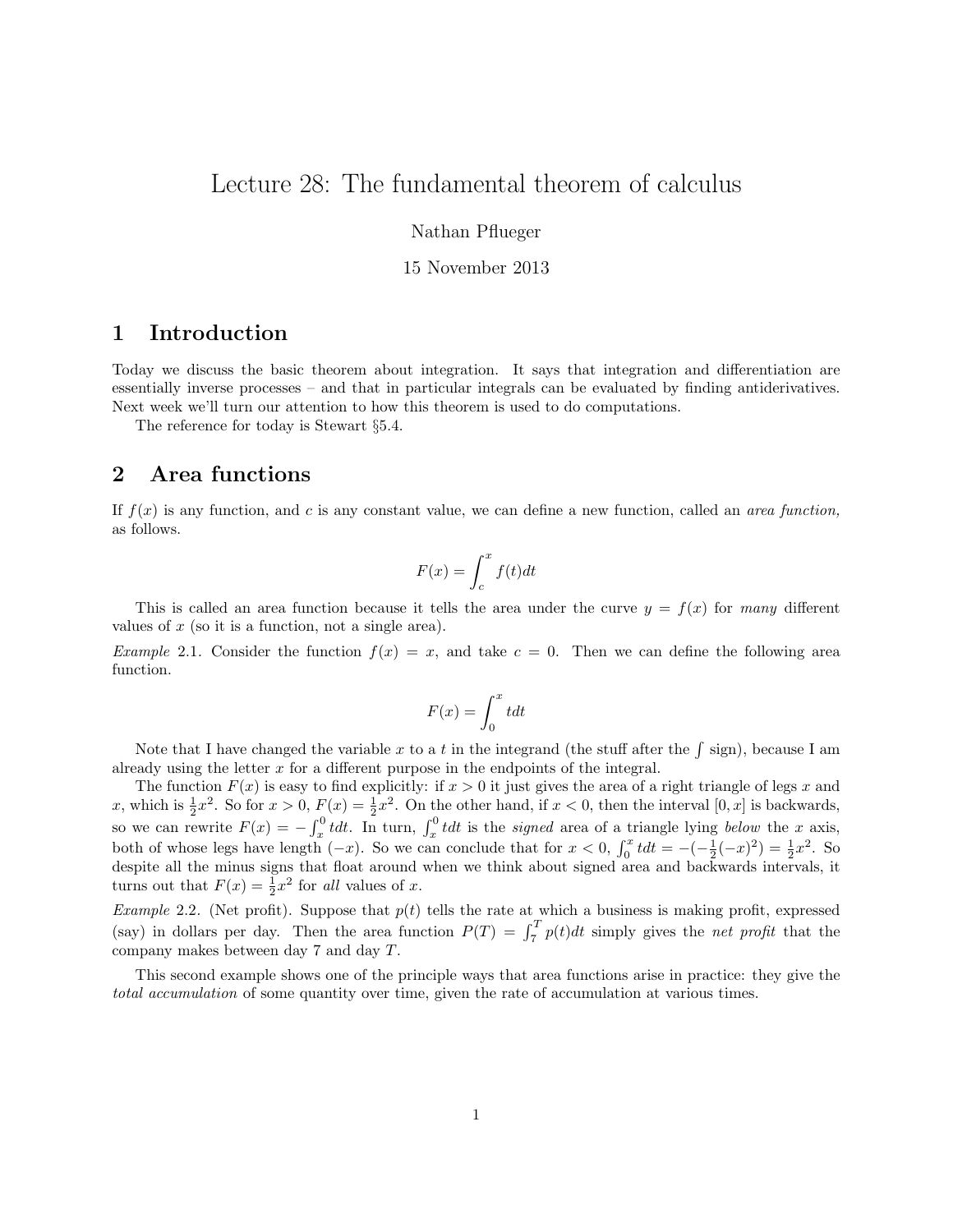## 3 The derivative of an area function

Area functions provide the fundamental bridge between the two main branches of calculus (integration and differentiation). The reason for this bridge is that area functions have very interesting derivatives. To see why, think about what exactly the definition of the derivative is. To simplify it, we will use some of the main properties of definite integrals discussed in the previous class.

$$
F(x) = \int_{c}^{x} f(t)dt
$$
  
\n
$$
F'(x) = \lim_{h \to 0} \frac{F(x+h) - F(x)}{h}
$$
  
\n
$$
= \lim_{h \to 0} \frac{1}{h} \left[ \int_{c}^{x+h} f(t)dt - \int_{c}^{x} f(t)dt \right]
$$
  
\n
$$
= \lim_{h \to 0} \frac{1}{h} \int_{x}^{x+h} f(t)dt
$$

Now, what exactly is this new integral,  $\int_x^{x+h} f(t)dt$ ? It is essentially the area of a little slice underneath the graph of  $y = f(t)$ .



So we're studying the area of a tiny little slice of width  $h$ , and then *dividing by* the width  $h$  of the slice.

The basic insight here is that one way to look at this quantity  $\frac{1}{h} \int_x^{x+h} f(t)dt$  is that it is essentially expressing the *average value* of  $f(t)$  on the very narrow interval  $[x, x + h]$ . Since we are taking a limit as  $h \to 0$ , we are interesting in taking this average on smaller and smaller intervals. When this window gets very small – that is, as  $h \to 0$  in the limit – the point is that as long as  $f(t)$  is a continuous function, it doesn't vary much in  $[x, x + h]$ . So the average will be basically the same thing as  $f(x)$  itself. So we can guess, in fact, that: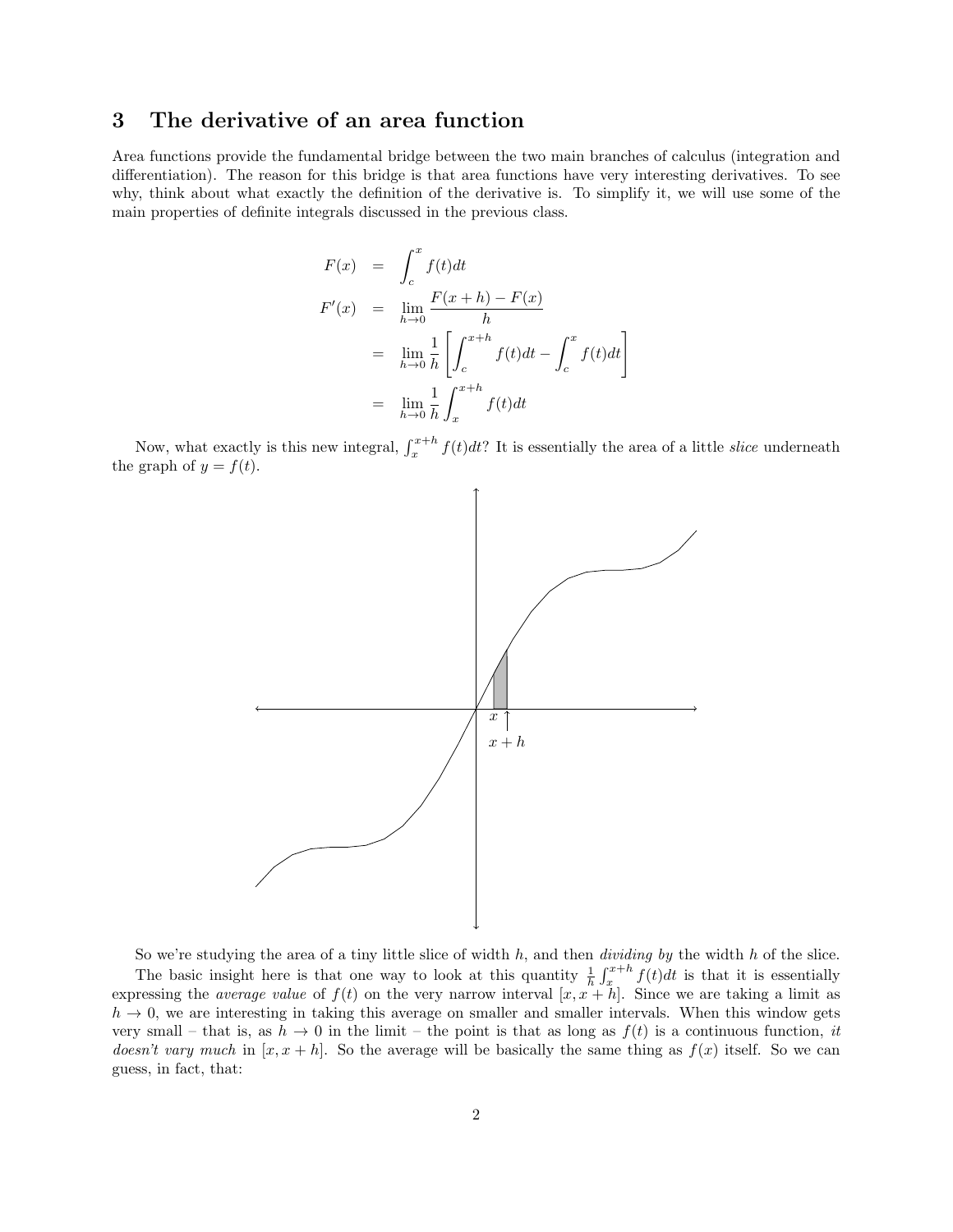$$
F'(x) = \lim_{h \to 0} \frac{1}{h} \int_x^{x+h} f(t)dt
$$

$$
= f(x)
$$

This guess is in fact precisely correct if  $f(x)$  is continuous; this is the fundamental theorem of calculus.

### 4 The fundamental theorem

As remarked at the end of the previous section, we have the following theorem.

**Theorem 4.1** (Fundamental theorem of calculus). Suppose that  $f(x)$  is a continuous function, and  $F(x) =$  $\int_{c}^{x} f(t)dt$ , where c is some constant. Then  $F'(x) = f(x)$ .

Another way to say this theorem is: area functions are antiderivatives. We can also write the equation of this theorem in the following way.

$$
\frac{d}{dx} \int_{c}^{x} f(t)dt = f(x)
$$

This expression makes plain the inverse relationship between integration and differentiation.

Note. The constant c used in the definition of the area function is *completely irrelevant to the derivative*. Different values of c will of course give different area function  $F(x)$ , but the points is that they all have the same derivative, namely  $f(x)$ .

#### 4.1 The proof, in an illustrative special case

You can see all the moving parts of the proof of the fundamental theorem in the following special case: let's assume that  $f(x)$  is **positive and increasing.** 

Remember that  $F(x)$  is the area function  $F(x) = \int_c^x f(t)dt$ , and therefore we can compute the derivative

as  $F'(x) = \lim_{h \to 0}$ 1 h  $\int x+h$ x  $f(t)dt$ .

Let's use the fact that f is increasing: that means in particular that for all t in  $[x, x+h]$  (the only values we're using here),

$$
f(x) \le f(t) \le f(x+h)
$$

This implies in particular that (fixing values of  $x$  and  $h$ )

$$
h \cdot f(x) \le \int_{x}^{x+h} f(t)dt \le h \cdot f(x+h)
$$

These two inequalities are illustrated in the picture below: the idea is that the small "slice" whose area the integral calculates is bounded between two rectangles whose areas we can write down exactly.

$$
f(x)\left[\begin{array}{c} \begin{array}{c} \begin{array}{c} \begin{array}{c} \end{array}\\ \begin{array}{c} \end{array}\\ \begin{array}{c} \end{array}\\ \begin{array}{c} \end{array}\\ \begin{array}{c} \end{array}\\ \begin{array}{c} \end{array}\\ \begin{array}{c} \end{array}\\ \begin{array}{c} \end{array}\\ \begin{array}{c} \end{array}\\ \begin{array}{c} \end{array}\\ \begin{array}{c} \end{array}\\ \begin{array}{c} \end{array}\\ \begin{array}{c} \end{array}\\ \begin{array}{c} \end{array}\\ \begin{array}{c} \end{array}\\ \begin{array}{c} \end{array}\\ \begin{array}{c} \end{array}\\ \begin{array}{c} \end{array}\\ \begin{array}{c} \end{array}\\ \begin{array}{c} \end{array}\\ \begin{array}{c} \end{array}\\ \begin{array}{c} \end{array}\\ \begin{array}{c} \end{array}\\ \begin{array}{c} \end{array}\\ \begin{array}{c} \end{array}\\ \begin{array}{c} \end{array}\\ \begin{array}{c} \end{array}\\ \begin{array}{c} \end{array}\\ \begin{array}{c} \end{array}\\ \begin{array}{c} \end{array}\\ \begin{array}{c} \end{array}\\ \begin{array}{c} \end{array}\\ \begin{array}{c} \end{array}\\ \begin{array}{c} \end{array}\\ \begin{array}{c} \end{array}\\ \begin{array}{c} \end{array}\\ \begin{array}{c} \end{array}\\ \begin{array}{c} \end{array}\\ \begin{array}{c} \end{array}\\ \begin{array}{c} \end{array}\\ \begin{array}{c} \end{array}\\ \begin{array}{c} \end{array}\\ \begin{array}{c} \end{array}\\ \begin{array}{c} \end{array}\\ \begin{array}{c} \end{array}\\ \begin{array}{c} \end{array}\\ \begin{array}{c} \end{array}\\ \begin{array}{c} \end{array}\\ \begin{array}{c} \end{array}\\ \begin{array}{c} \end{array}\\ \begin{array}{c} \end{array}\\ \begin{array}{c} \end{array}\\ \begin{array}{c} \end{array}\\ \begin{array}{c} \end{array}\\ \begin{array}{c} \end{array}\\ \begin{array}{c} \end{array}\\ \begin{array}{c} \end{array}\\ \begin{array}{c} \end{array}\\ \begin{array}{c} \end{array}\\ \begin{array}{c} \end{array}\\ \begin{array}{c} \end{array}\\ \begin
$$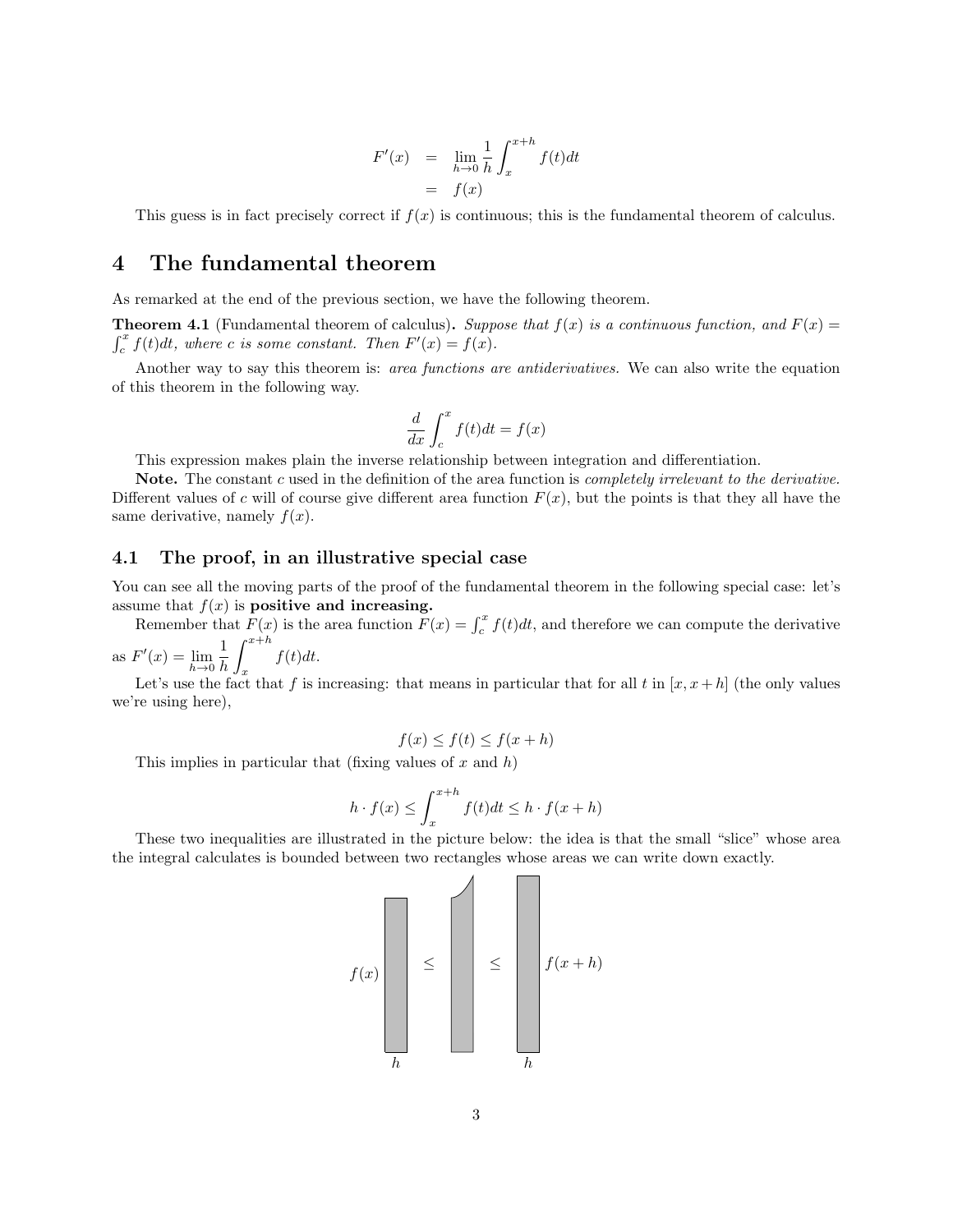Now, divide all parts by h to obtain:

$$
f(x) \le \frac{1}{h} \int_{x}^{x+h} f(t)dt \le f(x+h)
$$

Now, these inequalities hold for all  $x$  and  $h$ . So we can take the limits of the two parts on the outside and use the squeeze theorem.

$$
\lim_{h \to 0} f(x) = f(x) \quad \text{(doesn't depend on } h)
$$
\n
$$
\lim_{h \to 0} f(x+h) = f(x) \quad \text{(because } f \text{ is continuous)}
$$

So it follows from the squeeze theorem that

$$
\lim_{h \to 0} \frac{1}{h} \int_{x}^{x+h} f(t)dt = f(x)
$$
  
i.e.  $F'(x) = f(x)$   
i.e.  $\frac{d}{dx} \int_{c}^{x} f(t)dt = f(x)$ 

#### 4.2 Some examples

Here are some examples of the fundamental theorem.

1. Consider  $\frac{d}{dx} \int_1^x$ 1  $\frac{1}{t}dt$ . This is a derivative of an area function, so it is just the original function (the one being integrated):

$$
\frac{d}{dx}\int_1^x\frac{1}{t}dt=\frac{1}{x}
$$

Here is a point of possible confusion: in the integrand, I've written  $\frac{1}{t}$ , but on the right side I've written  $\frac{1}{x}$ . Just remember that if you differentiate with respect to x, the result should be a function of x.

2. Consider  $\frac{d}{dx} \int_{12}^x$  $\sqrt{s^2+17}$ ds. This is a derivative of an area function, so it's just the function being integrated (with the dummy variable s replaced by  $x$ ).

$$
\frac{d}{dx} \int_{12}^{x} \sqrt{s^2 + 17} ds = \sqrt{x^2 + 17}
$$

Note that the endpoint 12 is a complete red herring here: it doesn't affect the answer at all. Area functions have the same derivative no matter which left endpoint is chosen.

3. Consider  $\frac{d}{dx} \int_{7}^{x^2}$ 7  $\sin t dt$ . Here we can't quite apply the fundamental theorem directly since  $\int^{x^2}$ 7  $\sin t dt$ isn't in the usual form for an area function. However, we can differentiate it using the chain rule: we know that  $\frac{d}{dy} \int_{7}^{y}$  $\sin t dt = \sin y$ , so taking  $y = x^2$  and using the chain rule, we can write

$$
\frac{d}{dx} \int_7^{x^2} \sin t dt = \sin(x^2) \cdot \frac{d}{dx} x^2
$$

$$
= \sin(x^2) \cdot 2x
$$